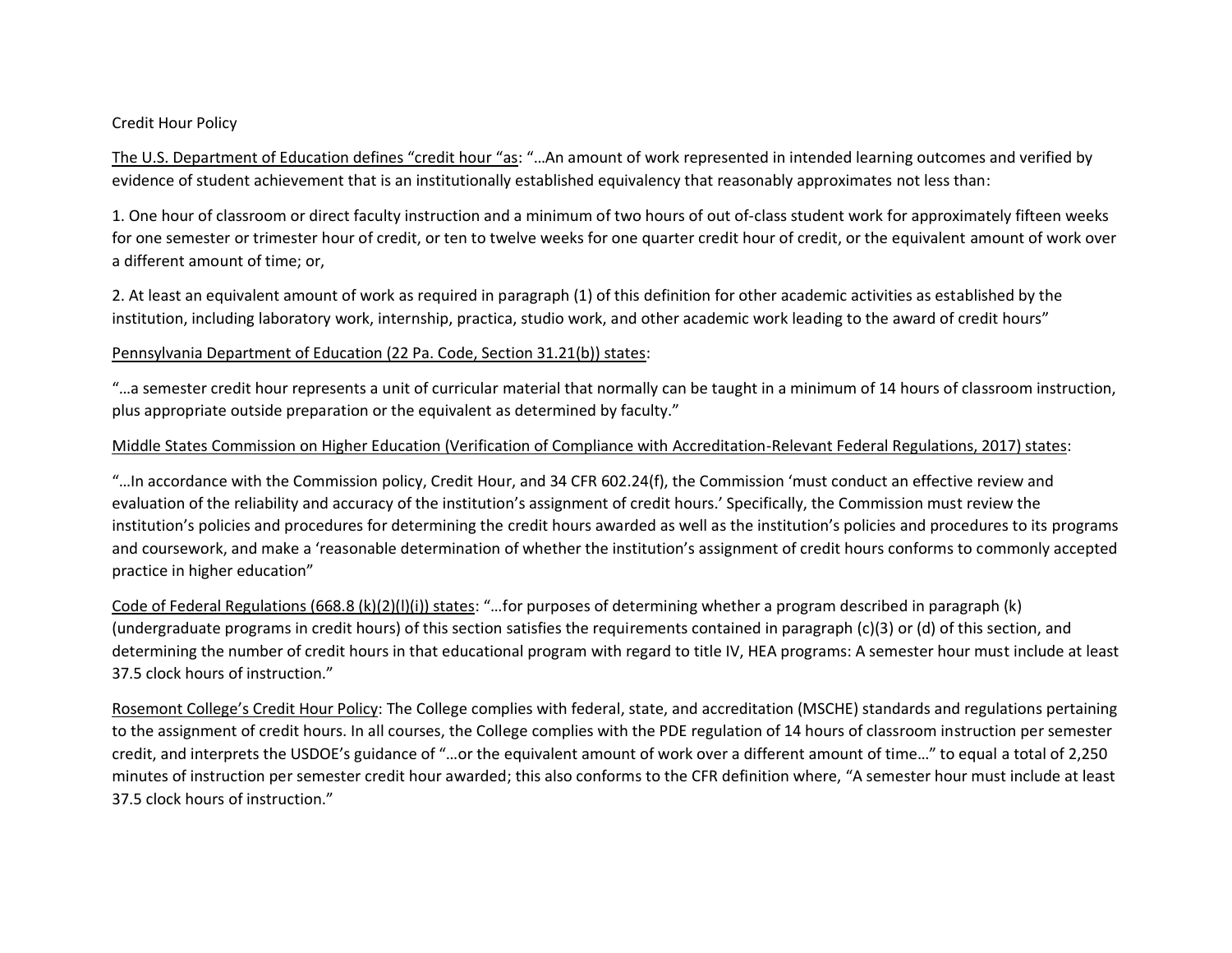The College typically follows a semester system. There are two semesters a year, and the semesters are defined as: Fall and Spring, with a short winter session and a summer session as options to catch up or accelerate through a program. Each term consists of 15 weeks, with a finals week, and a break between terms as stated in the College's catalog and on the website. All courses must comply with the College's Credit Hour Policy regardless of delivery method (on-ground, online, or hybrid) or designation (internship, independent study, etc.).

Discipline coordinators and program directors, with guidance from the dean of each school, are responsible for developing, maintaining, and evaluating the curriculum within an academic program. The assignment of credit hours for new courses is determined by faculty and programs chairs, vetted through the curriculum committee and ultimately approved/denied by the Provost before implementation. For existing courses, a courses will annually be evaluated for compliance with the federal credit hour regulation by the program chairs.

The following definitions and descriptions provide guidance on how credit hour(s) translates to the different methods of instruction used at the College. The federal definition of 37.5 clock hours of instruction per semester credit hour, does not dictate the exact ratio of classroom instruction and out of class student work; therefore, the following information serves as general guidance. Course(s) not aligning with the following guidance will be asked to provide supporting documentation to ensure/justify compliance with the Credit Hour Policy.

- One credit is equivalent to 50 minutes (at a minimum) of class time (direct instruction) and a minimum of two hours of out of class student work per week.
- A three-credit course will typically meet 150 minutes per week for 15 weeks (direct faculty instruction), excluding designated College closings and exam periods. Summer sessions and accelerated (short) sessions/courses vary in length.
- An equivalent amount of work is required in courses and academic activities where direct instruction is not the primary mode of learning such as online and hybrid courses, laboratory work, independent study, internships, practicum, etc. Credits will be awarded on the basis of documented learning objectives, expected learning outcomes, and student workload expectations within a specified period of academically engaged time.

## LECTURE/SEMINAR

Course focuses on principles, concepts or ideas, lecture, discussion and demonstration. A semester credit hour is earned for fifteen, 50-minute sessions of direct faculty instruction and a minimum of two hours of student preparation time outside of class per week throughout the semester. A typical three-credit hour course meets for three, 50-minute sessions or two, 75-minute sessions a week for fifteen weeks. Most lecture and seminar courses are awarded three credits.

### ACCELERATED SESSIONS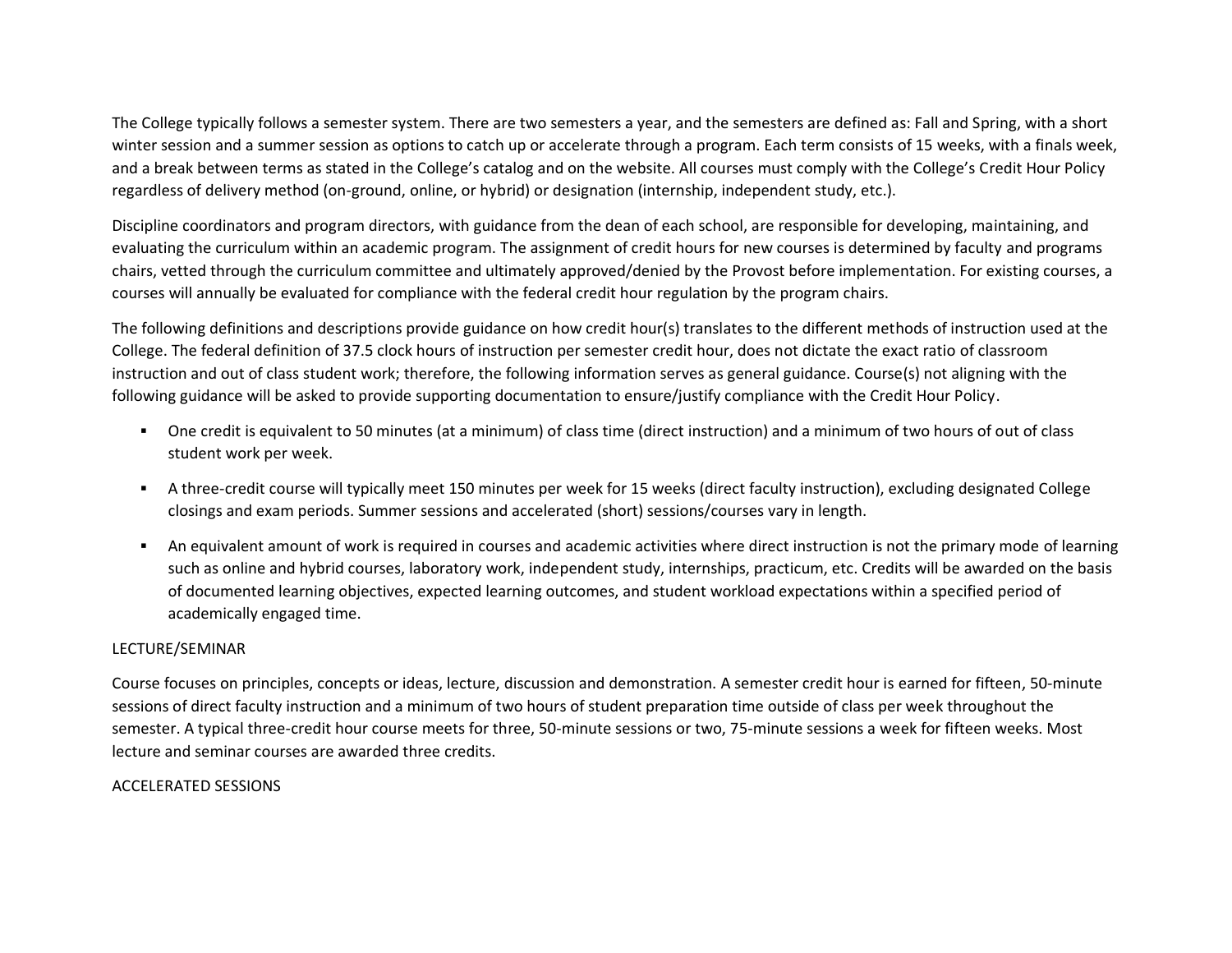Courses offered within the accelerated 7-week semester have the same time requirements as standard semester courses. The content and substantive learning outcomes are the same. These courses must meet the definition of standard lecture contact time within the time frame the accelerated version is offered (750 minutes per credit).

## LABORATORY

Practical application courses are those courses where the major focus is "hands on" experience to support student learning (use of equipment, activities, tools, machines generally found in a laboratory). Science laboratory classes will meet 2-3 hours per week to equal one semester credit hour. Technical Skills laboratory classes will meet three hours per week to equal one semester credit hour.

### INTERNSHIPS

Courses developed for independent learning and the development and application of job related or practical skills in a particular discipline are classified as Internship. These courses allow for observation, participation, and fieldwork, and are generally offered off campus. Internship time includes a combination of supervised time by approved experts outside the college, student assignments, and time supervised by a college instructor.

Minimum number of hours varies based on credits

- 3 credit internship = 150 hours throughout the semester
- 1 credit internship = 50 hours throughout the semester

## PRACTICUM/STUDENT TEACHING

Courses developed for independent learning and the development and application of job related or practical skills in a particular discipline are classified as Practicum/Student Teaching. These courses allow for observation, participation, client evaluation, fieldwork, and are offered off campus. Practicum time includes a combination of supervised time by approved experts outside the College, student assignments, and time supervised by a faculty member.

### INDEPENDENT STUDY

Courses that permit a student to study a subject or topic in considerable depth beyond the scope of a regular course are titled independent study. Students must interact with the faculty member on a regular and substantive basis to assure progress within the course. College faculty provide guidance, criticism, and review of the student's work. Students demonstrate competency through the completion of a final assessment either by submitting a final paper, project or portfolio, etc., as required by the faculty member.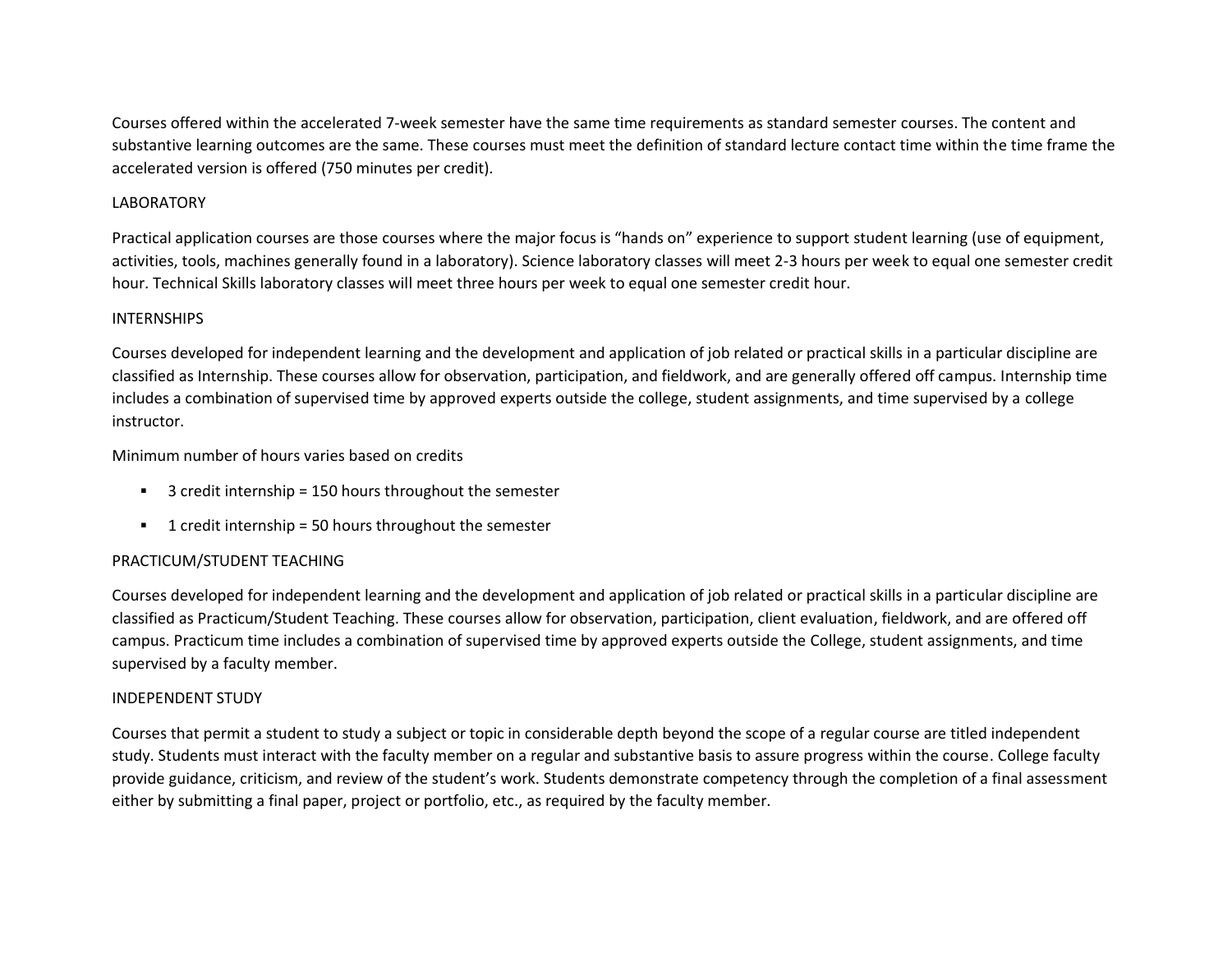#### **HYBRID**

A hybrid course is considered hybrid (or blended) when it is composed of both online learning and classroom learning and incorporates the best features of both environments to meet the learning objectives of the course. The hours requirements remain the same.

## ONLINE (ASYNCHRONOUS)

These courses are where "instructors and students do not meet in the same space." Regardless of mode of instruction, these courses are consistent in terms of quality, assessment, learning outcomes, requirements, etc., as courses offered face-to-face with the same department prefix, number, and course title. Faculty must demonstrate active academic engagement through interactive methods, including but not limited to, interactive tutorials, group discussions, virtual study/project groups, discussion boards, and chat rooms. Simply logging on, either by faculty or students, does not constitute active student learning. Credits hours assigned to a course delivered online must equal the number of credit hours for the same course delivered face-to-face. Below offers guidelines for how to allocate hours for assessments.

| <b>Type of Activity</b>                                                                     | <b>Definition of Activity</b>                                                                                                                                                                                                                                                                                                                                                                              | <b>Instructional Hours</b>                                                                                                              |
|---------------------------------------------------------------------------------------------|------------------------------------------------------------------------------------------------------------------------------------------------------------------------------------------------------------------------------------------------------------------------------------------------------------------------------------------------------------------------------------------------------------|-----------------------------------------------------------------------------------------------------------------------------------------|
| <b>Article Reviews &amp;</b><br><b>Reflection</b>                                           | Students apply learned concepts and relate practices to personal experiences or apply higher<br>order analytic skills in assessing scholarly articles or professional journals                                                                                                                                                                                                                             | 1 article review $=$ 1 hour of<br>instruction                                                                                           |
| <b>Attendance at</b><br><b>Cultural or Artistic</b><br>Events                               | Learners attend and review cultural or artistic events (such as a play, musical performance,<br>exhibition of visual art, lecture, etc.). Reviews will be produced, assessed, and graded according<br>to course rubrics and aligned with learning outcomes.                                                                                                                                                | Attendance at event $+$ three-<br>page review essay $= 1$<br>instructional hour                                                         |
| <b>Blogs, Journals, Logs</b>                                                                | Students' opportunity to apply learned concepts or for reflection on learning experiences; to be<br>shared with instructor and/or classmates for thoughtful analysis, feedback and assessment. This<br>can also be used for class or group projects or feedback after instruction.                                                                                                                         | 1 private posting = $1/2$ hr.<br>instruction 1 shared posting<br>(required to read all<br>classmates' postings $= 1$ hr.<br>instruction |
| <b>Case Studies &amp;</b><br><b>Problem-Solving</b><br><b>Scenarios and</b><br>Simulations* | In-depth analysis requiring utilization of higher order analytical skills through examination and<br>exploration, which relate to course objectives and is shared with instructor and/or classmates for<br>feedback and assessment. Analysis is shared with instructor and/or class with posts.                                                                                                            | 1 case study analysis $\&$<br>posting $= 1-3$ hrs.<br>instruction                                                                       |
| <b>Chat Rooms for</b><br><b>Class or Group</b><br><b>Projects</b>                           | Instructor led opportunities for collaborative, synchronous learning with specific expectations for<br>participation & feedback. as well as possible asynchronous learning where post-review and<br>discussion posts can assist in reflection. Where possible, chats should be posted for archive<br>review. Can be done in LMS or any program which supports archiving. (Chats are posted for<br>review.) | 1 hr. chat $-1$ hr. instruction                                                                                                         |

# **Course Instructional Equivalencies Chart**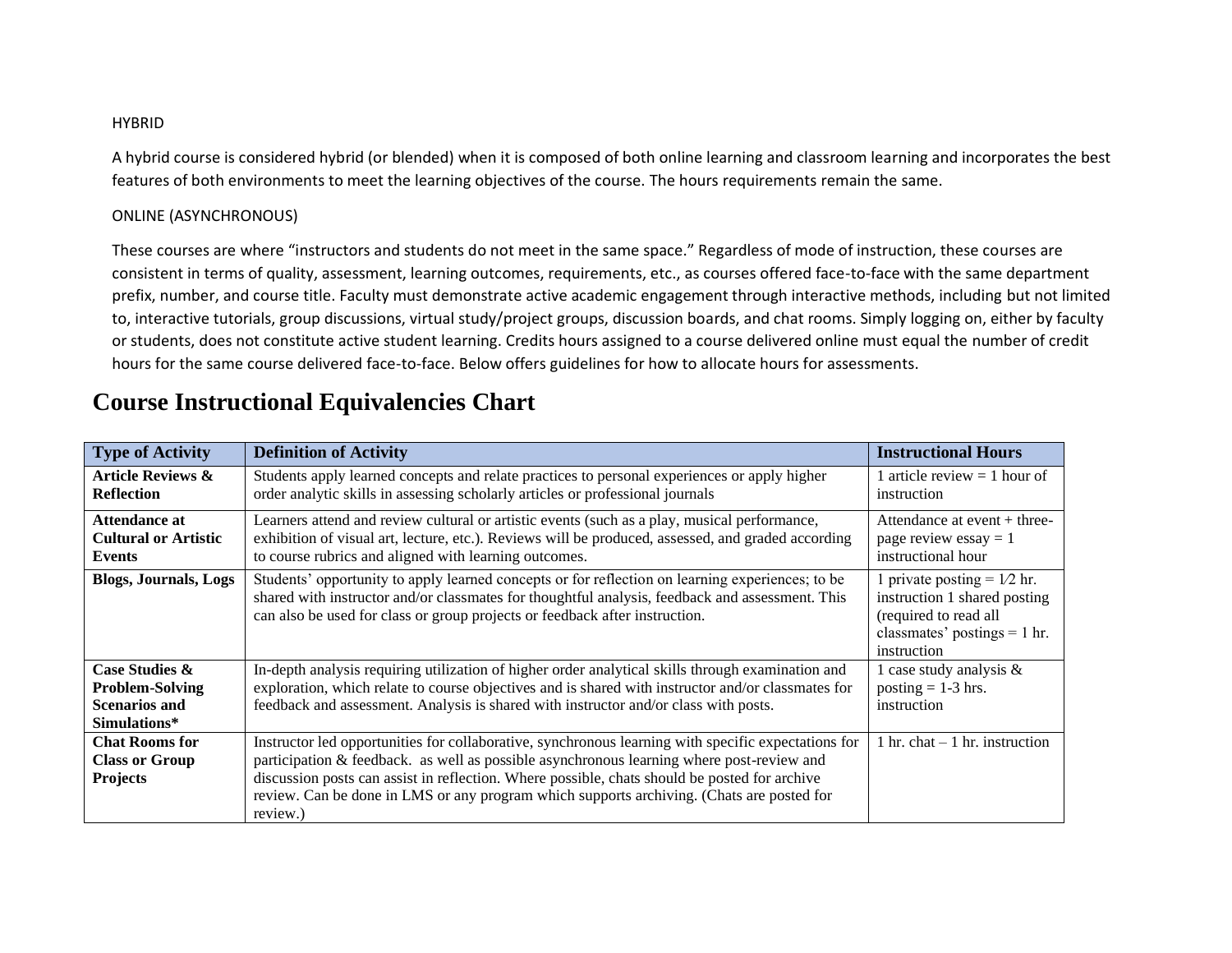| <b>Conference Calls</b>                                                                   | Instructor led opportunities for collaborative, synchronous learning with specific expectations for<br>participation & feedback. (When possible, calls to be recorded for review.)                                                                                                                                                    | $1/2$ hr. call = $1/2$ hr.                                                                                                                                                                                                                                                                                |
|-------------------------------------------------------------------------------------------|---------------------------------------------------------------------------------------------------------------------------------------------------------------------------------------------------------------------------------------------------------------------------------------------------------------------------------------|-----------------------------------------------------------------------------------------------------------------------------------------------------------------------------------------------------------------------------------------------------------------------------------------------------------|
| <b>Conferences</b> and<br><b>Workshops</b> on<br><b>Learning Portfolio</b><br>Preparation | Instructors meet with learners to compile, evaluate, and produce learning portfolios prepared<br>according to course/program rubrics and aligned with course/program learning outcomes.                                                                                                                                               | Portfolio conferencing with<br>final presentation of<br>completed portfolio $= 1$<br>instructional hour                                                                                                                                                                                                   |
| <b>Debates</b>                                                                            | Verbal arguments on a controversial issue conducted within a set framework, including<br>constructive speeches, cross-examination, posed questions, and rebuttal.                                                                                                                                                                     | 5-minute debate (research<br>and preparation of content<br>and argument) = 1 hour of<br>instruction                                                                                                                                                                                                       |
| <b>Discussion Board</b>                                                                   | Instructor-guided or mediated threaded discussion that directly relates to course objectives and<br>which has specified timeframes, expectations for participation, and thoughtful analysis.                                                                                                                                          | Initial post $-$ min. 300<br>words with supporting<br>reference(s) = 1 hr of<br>instruction (requires<br>reading all postings)<br>Note: 1 posting requires<br>reading all postings and<br>reply to a min. of 3 peers<br>3 post/replies/ responses = 2<br>hours of instruction (posts<br>require citation) |
| <b>Field Trips or Tours</b><br>(to include virtual<br>tours)                              | Students participate as individuals or in groups in analyzing an activity $\&$ preparing a paper or<br>presentation, to be shared in whole or in part with instructor and/or classmates.                                                                                                                                              | (Facilitator or Instructor-<br>$led$ – 1 hr. tour = 1 hr.<br>instruction<br>(Student(s) alone without<br>instructor.facilitator) $-1$ hr.                                                                                                                                                                 |
|                                                                                           |                                                                                                                                                                                                                                                                                                                                       | Tour plus reflection paper $=$<br>1 hr. instruction                                                                                                                                                                                                                                                       |
| <b>Group Projects</b>                                                                     | An instructor-mediated culminating activity with specific learning objectives; students<br>collaborate via electronic tools (email, chat rooms, discussion boards, and/or face-to-face<br>contact) to research, analyze, synthesize $\&$ prepare project with instructor receiving periodic<br>updates & providing guidance to group. | 1 hr. per week for duration<br>of project                                                                                                                                                                                                                                                                 |
| <b>Guest Lectures</b>                                                                     | Guest lecturers present on specialized topics relevant to course description, learning goals, and<br>outcomes. Assessment instruments will be used to assess learning outcomes, aligned with unit<br>objectives and learner responses.                                                                                                | Lecture of 1 hour with<br>assessments $= 1$<br>instructional hour                                                                                                                                                                                                                                         |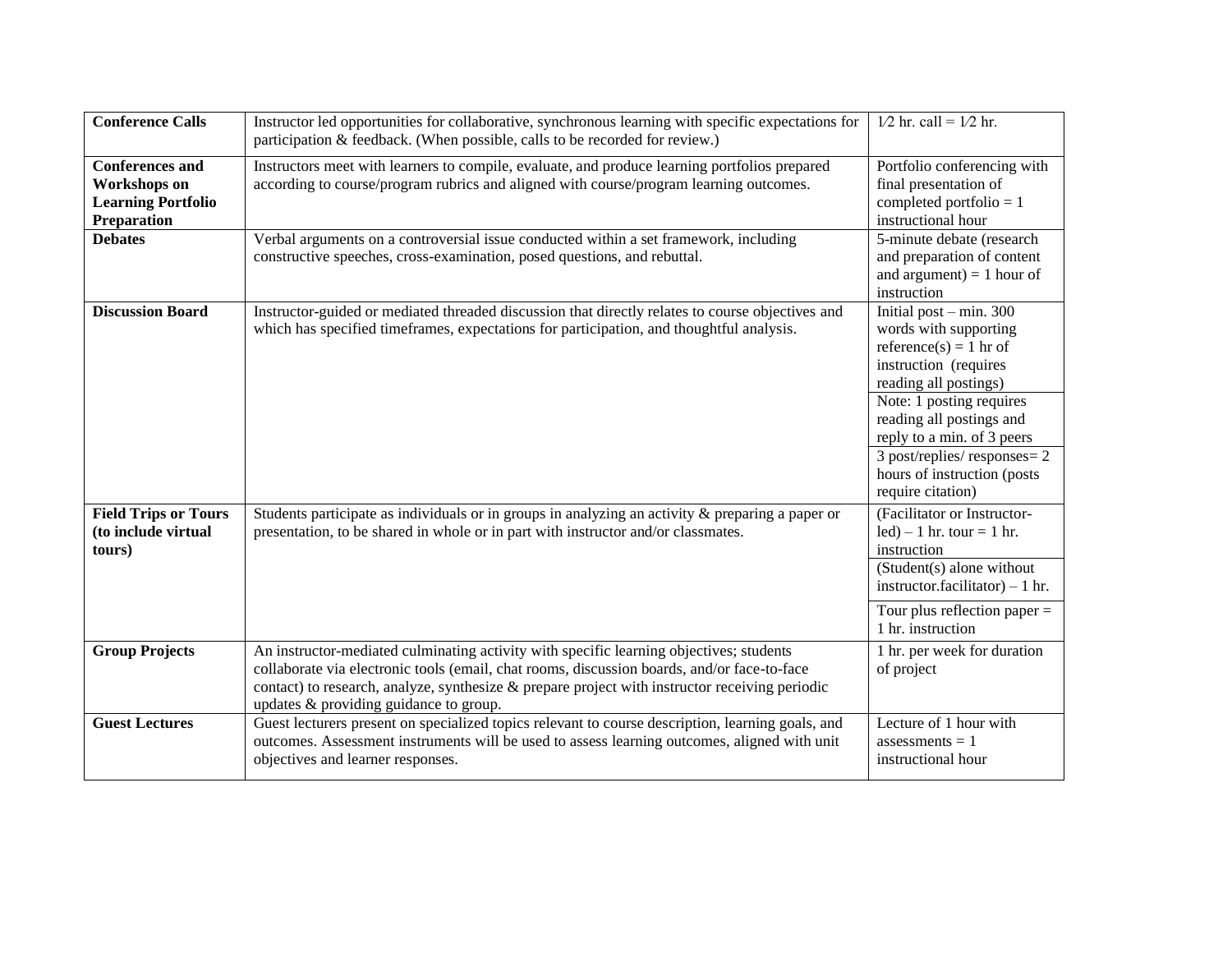| <b>Individual Guided</b>                                               | An instructor-mediated culminating individual project with specific learning objectives; student                                                                                                                                                                                                                       | 1 hr. per week for duration                                                                                                                 |
|------------------------------------------------------------------------|------------------------------------------------------------------------------------------------------------------------------------------------------------------------------------------------------------------------------------------------------------------------------------------------------------------------|---------------------------------------------------------------------------------------------------------------------------------------------|
| Project                                                                | & facilitator collaborate via email, chat, discussion boards, and/or face-to-face to research,<br>analyze, synthesize & prepare project with instructor receiving periodic updates and providing<br>guidance and feedback.                                                                                             | of project                                                                                                                                  |
| <b>In-class Instruction,</b><br><b>Presentations</b>                   | Instruction, presentations, and tests provided in person in live classroom setting.                                                                                                                                                                                                                                    | $1 \text{ hr.} = 1 \text{ hr.}$ instruction                                                                                                 |
| <b>Instructional CDs,</b><br>PowerPoints,<br>Videos*                   | Instructor-mediated to expand upon and clarify course concepts and objectives.                                                                                                                                                                                                                                         | Length of Video $=$<br>instruction time Reviews<br>and posts to 1 unit $=$ 1 hr.<br>Reviews & response to<br>peers 1/2 hr                   |
| Lecture - Activity-<br>written or audio                                | Opportunity for students to develop questions, comments, or observations, to be shared with<br>classmates & instructor through discussion board postings or participating in chat rooms.                                                                                                                               | Reviews 1 lecture and posts<br>$response - 1 hr. instruction$                                                                               |
| Lecture:<br><b>Asynchronous</b>                                        | Asynchronous instruction using instructor created resources such as narrated PowerPoints,<br>written notes and screencasting. Gives students opportunity for comment and discussion through<br>posts or chat room discussions. See Post or Chat equivalency above if this option is given.                             | Instructor estimate time<br>taken to view instruction $=$<br>instructional time                                                             |
| <b>Lecture: Content</b><br><b>Based</b>                                | Instructor introduces key aspects of to-be-learned content, highlights important components of<br>assigned reading, and/or helps students generate connections between new material and prior<br>knowledge.                                                                                                            | 1 hour to 1 hour                                                                                                                            |
| <b>Lecture: Online in</b><br><b>Streaming Audio or</b><br><b>Video</b> | Learners view, listen, and respond to streaming lectures in online format and then answer<br>questions designed and assessed according to course rubrics and aligned with learning outcomes.<br>Learner answers will be shared with instructor and peers in order to generate further discussion<br>of salient topics. | View or listen to lecture and<br>post responses $= 1$<br>instructional hour                                                                 |
| Lecture:<br><b>Synchronous (Web</b><br>Conferencing)                   | Instructor led instruction using web conferencing for synchronous learning using web<br>conferencing like Adobe Connect. Gives students opportunity for participation and feedback.<br>Should be archived when possible for review.                                                                                    | Time allotted for instruction<br>$=$ instructional time                                                                                     |
| <b>Library Research*</b>                                               | In-depth instructor-led opportunity for students to research scholarly articles or professional<br>journals that relate to course objectives; to be shared with class in a designated manner.                                                                                                                          | 1 five-page project = $1$ hr.<br>instruction 1 3-5-page<br>paper = $1-2$ hrs. instruction                                                   |
| <b>Online Quizzes</b>                                                  | Opportunity for instructor to assess students' subject knowledge and provide feedback on<br>students' progress.                                                                                                                                                                                                        | 1 hr. test = 1 hr. of<br>instruction                                                                                                        |
| <b>Peer Review</b><br><b>Assessment</b>                                | Employing instructor- designated criteria, students evaluate each other's work.                                                                                                                                                                                                                                        | One student review of peer<br>assessment and follow-up<br>response post to students<br>and teacher= $1/2$ hour - 2<br>hours of instruction. |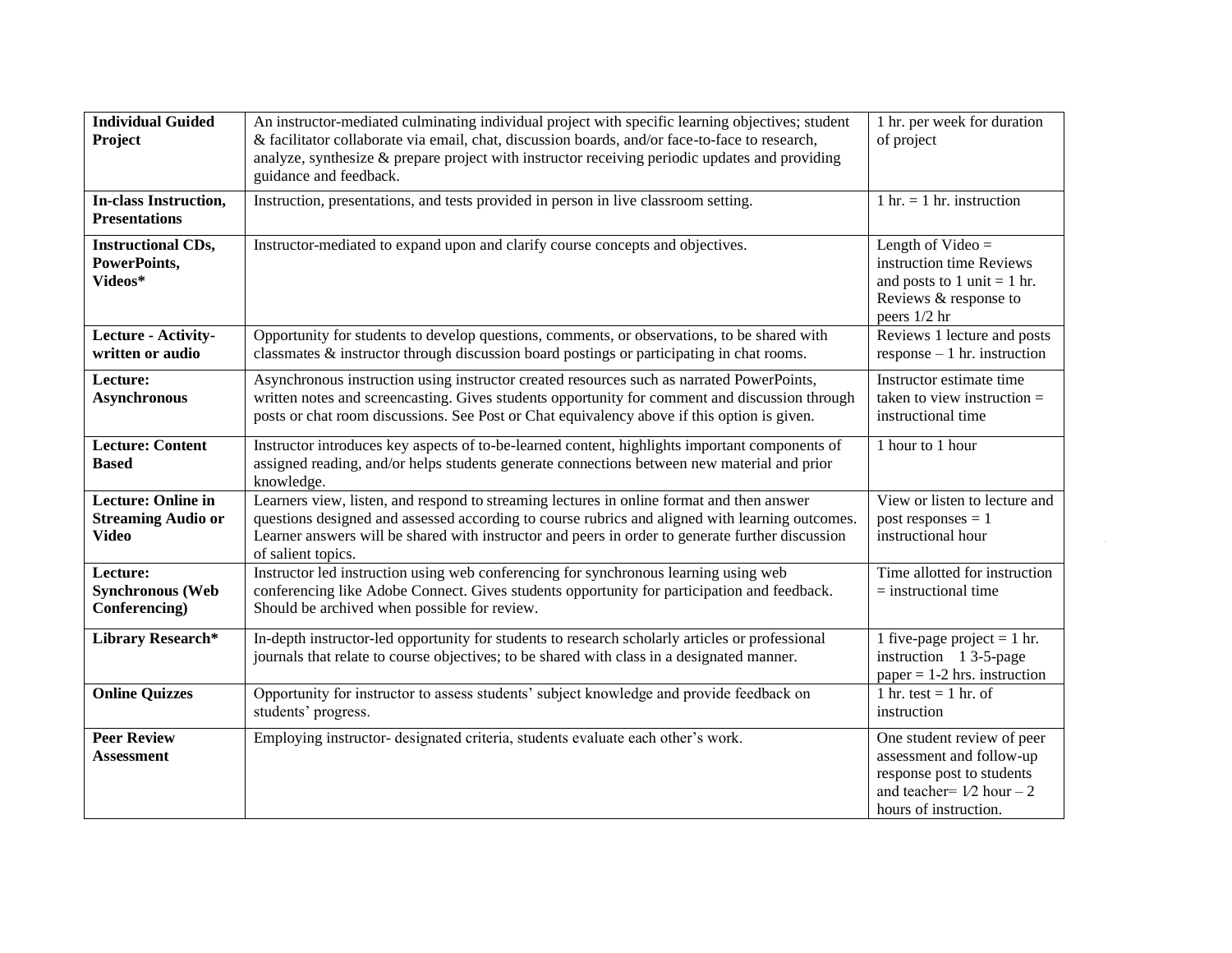| <b>Recitation</b>                                              | An instructor mediated small group setting (preferably not greater than 20 students) designed to<br>encourage a cooperative approach to problem solving. The learning environment provides the<br>instructor with opportunity to review each individual student's work and reinforce learning<br>objectives to promote a better understanding of course material.                                        | 1 hour to 1 hour                                                                                                          |
|----------------------------------------------------------------|----------------------------------------------------------------------------------------------------------------------------------------------------------------------------------------------------------------------------------------------------------------------------------------------------------------------------------------------------------------------------------------------------------|---------------------------------------------------------------------------------------------------------------------------|
| <b>Reflection Paper</b>                                        | In depth opportunity for students to apply learned concepts and practices, aligned with course<br>objectives, to personal experiences.                                                                                                                                                                                                                                                                   | 3 pages of written analysis $=$<br>1 hour of instruction                                                                  |
| <b>Reflection Post or</b><br><b>Article Review*</b>            | Instructor-guided activity for students to apply learned concepts and relate practices to personal<br>experiences or apply higher order analytic skills in assessing scholarly articles or professional<br>journals. Should be a guided activity for students to apply learned concepts or apply higher order<br>analytic skills to assess scholarly articles.                                           | 1 private posting = $1/2$ hr.<br>instruction 1 shared posting<br>(required to read all<br>classmates' postings) = $1$ hr. |
| <b>Responsive or</b><br>Announcement-<br><b>Based Lecture</b>  | Technology tool: web conferencing and/or pre-recorded lecture Instructor responds to entire<br>class about a particular assignment or discussion, highlighting strengths and weaknesses of the<br>class' understanding of content. Instructor may also use these lectures to provide suggestions or<br>guidelines for future student work, or to make announcements about upcoming tasks.                | 1 hour to 1 hour                                                                                                          |
| <b>Scholarly Academic</b><br>Paper                             | In-depthopportunityforstudentstoresearchscholarlyarticlesorprofessional journals that relate to<br>course objectives culminating in a higher order analysis. This will include a rigorous theoretical<br>or analytical review and allows students to demonstrate understanding of a topic or concept<br>applied to program content. This paper will be shared with the instructor and fellow classmates. | 3 pages of written analysis $=$<br>1 lecture equivalent hour of<br>instruction                                            |
| <b>Screencast Lecture</b>                                      | Technology tool: web conferencing and/or pre-recorded lecture using screenshare technology.<br>In a "how-to" lecture, instructor demonstrates how to complete a particular technological task by<br>sharing his/her screen with students.                                                                                                                                                                | 1 hour to 1 hour                                                                                                          |
| <b>Service-Learning</b><br>Project                             | An instructor-led service project with specific learning objectives that integrates community<br>service with academic study; faculty provides guidance, support & feedback to students &<br>students share experience and reflection with fellow classmates via emails, chats, discussion<br>boards, and/or face to face.                                                                               | 1 hr. per week for duration<br>of project                                                                                 |
| <b>Student</b><br><b>Presentations:</b><br><b>Asynchronous</b> | Using LMS and apps that engage students in online collaboration and peer critiques via<br>programs like Voicethread, website creation tools, student-created posted videos, etc. This is an<br>electronic substitute for in-class presentation time.                                                                                                                                                     | 1 posting = $1/2$ hour<br>instruction<br>1 response = $1/2$ hour                                                          |
| <b>Student</b><br><b>Presentations:</b><br><b>Synchronous</b>  | Presentations done via web conferencing. Gives the class opportunity for participation and direct<br>feedback. Should be archived when possible for This is an electronic substitute for in-class<br>presentation time.                                                                                                                                                                                  | Time allotted for<br>$presentation = instructor$ . time<br>1 posting = $1/2$ hour<br>1 response = $1/2$ hour              |
| <b>Virtual Laboratories</b>                                    | Learners use computer- simulation laboratories in blended lab-based courses or in order to<br>replace missed laboratories. Learners submit, share, or post lab reports produced and assessed<br>according to course or unit rubrics.                                                                                                                                                                     | 1 hour of virtual laboratory<br>$= 1$ instructional hour                                                                  |